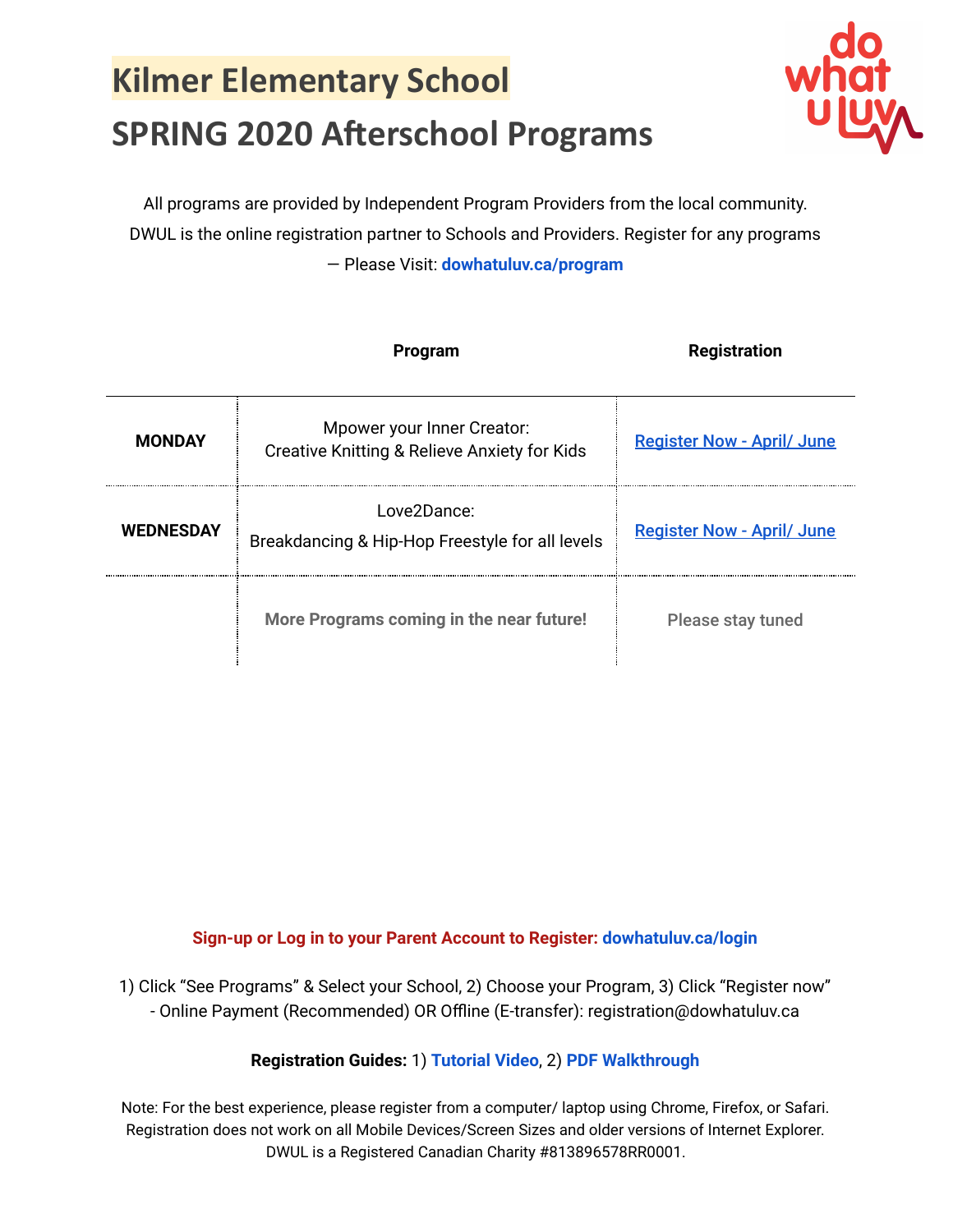

### Kilmer - MPower your Inner Creator - (Tuesdays) Spring **\$85.00**

**Number of Sessions: 8**

**Date: 7 April (Tuesday) 2020 02:40 PM**

#### **[Register now >> \(https://dowhatuluv.ca/login\)](https://dowhatuluv.ca/login)**

**Dates: April 7 - May 26, 2020 Time: 2:40pm - 4:10pm**

This mpowerment program will help you find your 'Inner Creator' through mastering the basic knitting stitches. Learn how to use knitting to manage anxiety and build confidence through your own creativity. Fun games, mindfulness activities and physical movement will support social and emotional learning and self-regulation strategies. Come prepared to explore a craft that is used around the world!

Questions about the Program? info@mpowerlives.com Registration Questions - registration@dowhatuluv.ca